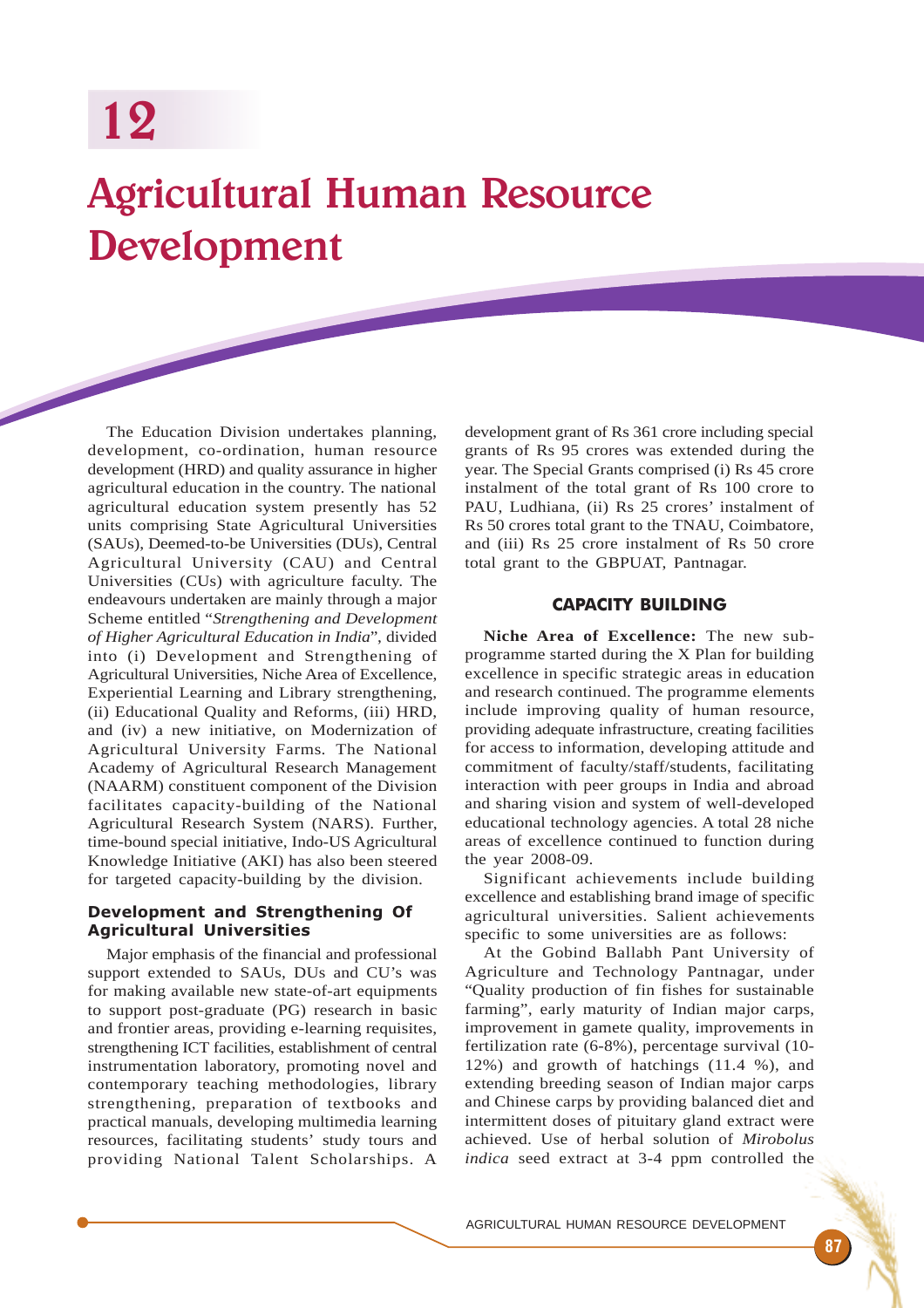crushing of eggs during hatching due to various reasons. The technology for value-added products like fish cutlets and fish fingers was developed, and the products were marketed.

At Chaudhary Charan Singh Haryana Agricultural University (CCSHAU)*,* Hisar, under "Farming system to enhance farmers' income and conservation technologies", the production of improved quality seeds, soil test-based fertilizer adjustment equation for targeted crop yields, needbased training contributed to the upliftment of rural as well as urban populace in the region. During 2008-09, 15 training programmes for teachers/scientists/extension specialists and 12 training programmes for non-teaching staff were conducted.

At the University of Agricultural Sciences (UAS)*,* Dharwad, novel genes and promoters for fungal diseases and insect resistance, drought resistance were cloned and gene-based SSR markers were identified under "Biotechnology of Microbes'.

At the Anand Agricultural University (AAU), Anand, a high-tech microbiological laboratory was established under the "Functional Fermented Dairy Product". It led to development of *dahi*-based symbiotic products which are highly acceptable with satisfactory probiotic lactobacillus count.

At the Dr Yashwant Singh Parmar University of Horticulture and Forestry (YSPUHF), Solan, excellence in teaching along with recommendations of technologies for high productivity of apple were the main achievements.

The Chaudhary Sarwan Kumar Krishi Vishwavidyalaya (CSKHPKV), Palampur, under the "Organic farming", developed organic farm on 15 hectares. A consortium of the organic practices and inputs like composts, manures, sprays and inoculums were successfully developed at the farm.

**Experiential Learning:** A total of 183 experiential learning units in 45 AUs established with Rs 145.40 crore were made operative. These units greatly helped in skill development and attitude building in undergraduate students and in linking agricultural education with professionalism. This sub-programme helped in transcending the mere knowledge-imparting education with limited practical training to experience-based behavioural change through comprehensive practice sessions involving all aspects of an agricultural enterprise, from production to consumption. Salient achievements specific to some universities are as follows:

At the Gobind Ballabh Pant University of Agriculture and Technology (GBPUAT*),* Pantnagar,

under the "Dietetics and Food Service Management", two laboratories of the department namely Catering Lab and Food Product Development Lab were renovated and modern facilities were created. These units were used for UG teaching particularly to run a six credit course of "Experiential Learning in Dietetics and Food Service Management (HFN 457)".

At the Chaudhary Charan Singh Haryana Agricultural University (CCSHAU)*,* Hisar, Fruit Juice Processing and Filling Unit and a Cereal Processing and other Food Production Unit, for hands-on training were set-up. A scheme on Production and Processing Meat and Dairy Products is also operating. A model plant on production of meat and dairy products is being developed with state-of-the-machinery for processing meat and dairy products, to provide hands-on training to students.

At the Mahatma Phule Krishi Vidyapeeth (MPKV)*,* Rahuri, the units on biotechnology, biocontrol, nursery management, microirrigation system, biofertilizer production, mushroom production, protected cultivation of gerbera, rose and capsicum, dairy byproduct technology were developed and utilized for skill development of UG students.

At the Uttar Banga Krishi Vishwavidyalaya (UBKV)*, Cooch Behar*, facilities for hands-on training on Vermicompost Production, Production and Processing of Mushroom, Manufacturing of Farm Machinery and Equipment, Nursery Production and Management and Nursery Production through tissue culture for ornamental and horticultural crops, were created to equip the students with adequate knowledge, skill and experience. Micro-propagation of several important plants had been carried out. At UAS, Dharwad, the unit, "Biodiesel extraction and transesterification unit", was established.

At the Anand Agricultural University (AAU)*,* Anand, learning programmes on High-Tech Floriculture, value-addition in *aonla*, mango, tomato and kagzi lime and training on cultivation, processing and marketing of Medicinal & Aromatic Plants were utilized for UG teaching and skill development.

At the Sri Venkateswara Veterinary University (SVVU)*,* Tirupati, the diagnostic laboratory was modernized and facilities of small animal operation theatre, obstetrical ward, ophthalmology ward, were created for skill development in students.

At the Sher-e-Kashmir University of Agricultural Sciences and Technology (SKUAST)*,* Srinagar, two programmes—Model Meat and Poultry Products Processing Centre and Tissue Culture Laboratory, three months training programme was initiated for unemployed graduates in agriculture, veterinary and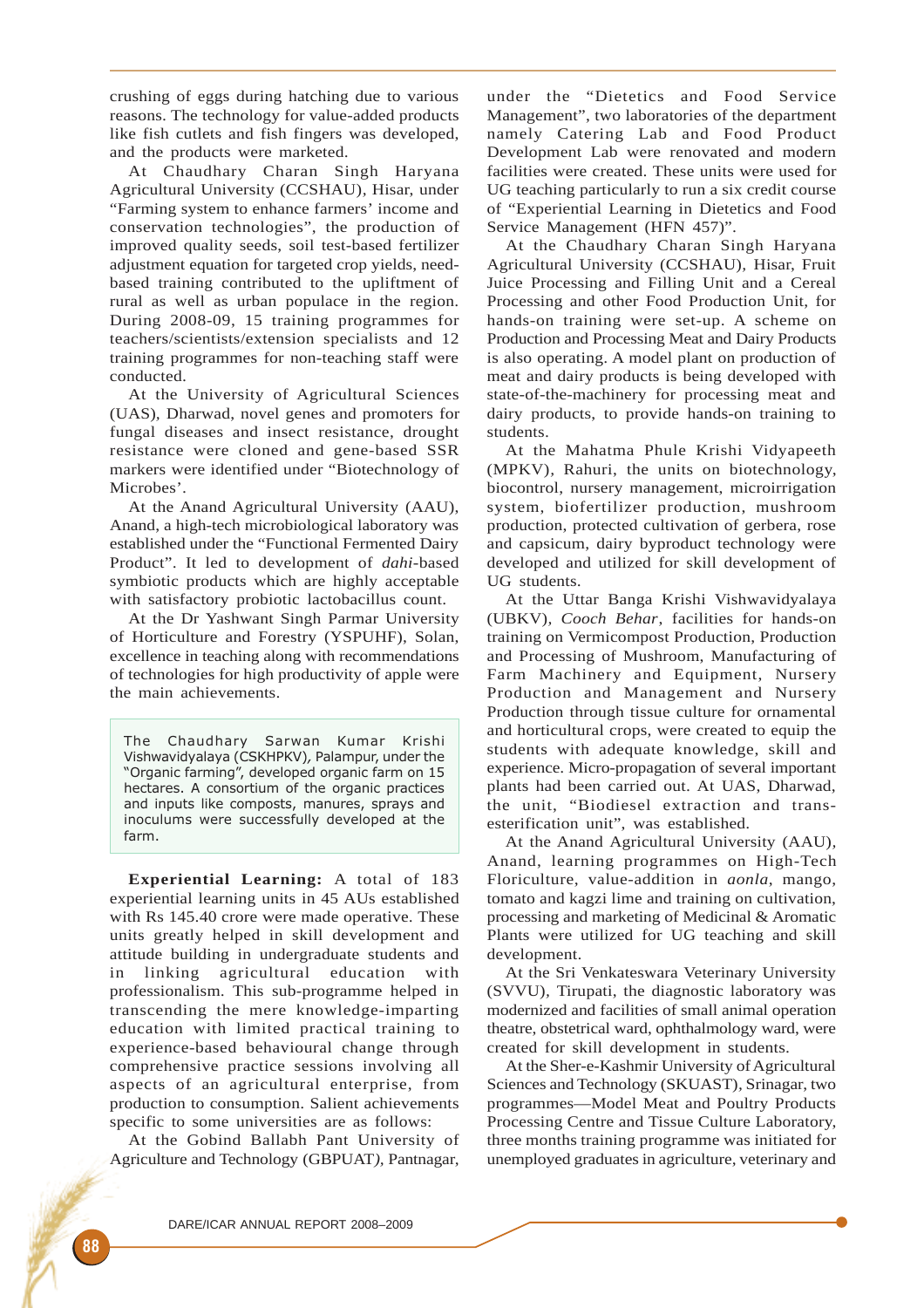fisheries sciences to enable them to develop entrepreneurship skills and establish their own units. Hands-on training in horticulture included grafting/ budding and production of quality planting material of apple, pear, plum, quince, pomegranate, cherry, grape and apricot. In floriculture, scientific multiplication of lilium and gladiolus was initiated.

At the Dr Balasaheb Sawant Konkan Krishi Vidyapeeth (BSKKV)*,* Depoli, the programmes have been started in Floriculture and Landscape Gardening, Post-Harvest Technology for Cashew Entrepreneurs, Mushroom Technology and Mechanization of Rice Farming.

At the Chaudhary Sarvan Kumar Krishi Vishwavidyalaya (CSKHPKV)*,* Palampur, 136 students/unemployed youth were imparted training on all aspects of Bakery and Confectionery, 193 on various aspects of cultivation of White Button Mushroom, Oyster Mushroom, Milky Mushroom and Paddy Straw Mushroom, and 40 on different aspects of horticulture.

At Anand Agricultural University (AAU), Anand, e-learning programmes were sanctioned for High-Tech Floriculture, Value addition in *Aonla*, Mango, Tomato and Kagzi lime and trainings on cultivation, processing and marketing of Medicinal and Aromatic Plants were conducted.

**Emeritus Scientist Scheme:** Under this subprogramme significant contributions include development of heterotic hybrids and molecular mapping of fertility restorer genes in wheat, drought and high temperature stress tolerance in chickpea, genetic improvement of *Bacillus thuringiensis* S6 for its bioefficacy for the control of *Spodoptera litura,* impact assessment of climate change on major pests of maize and mustard, tillage-cumorganics mediated rhizospheric modulation of winter-initiated sugarcane, hybridization of oyster mushroom for yield and quality, characterization and evaluation of elite walnut genotypes for commercial exploitation, effect of heat stress on reproduction-related hormones and amelioration by dietary manipulation in buffaloes etc.

**Improving Teaching-Learning:** At the TNAU Coimbatore, educational tours, CD shows and guest lectures were conducted for the benefit of students. Strengthening of libraries was carried out. A new mode of teaching and learning through e-learning was introduced for the first time in the country. Possession of laptops by all the students has been made mandatory. Wi-Fi connectivity is provided to all the hostels. The university is also implementing, e-Assignments and e-Communication for the UG students. e-Learning programme has been strengthened by creation of interactive multimedia course content for B.Sc.(Ag.) programme and hosting this content on the National server for sharing by all the

A video conferencing unit has been set up for strengthening the distance learning programme and inter-campus e-Learning programme. About 125 CD shows were also organized during the year.

agricultural universities. Further, online examination is also one of the features of educational system in the university.

The Chaudhary Charan Singh Haryana Agricultural University (CCSHAU)*,* Hisar has become global by developing inter-institutional linkages for education and research with the universities in USA and Europe.

At the Sri Venkateswara Veterinary University (SVVU)*,* Tirupati, ICAR development grant was utilized in development of learning resources in endocrinology, internet-hubs for students, modernization of class-rooms and equipping them with ICTs, adoption of revised course curricula including practical content.

At the Kerala Agricultural University (KAU)*,* Thrissur, modernization of the class rooms, laboratories, seminar halls, hostels in ten colleges of the University; development of good computer labs with 24-hour internet connectivity, library strengthening particularly on-line subscribing, and video-conferencing facilities to link agricultural college at Thiruvanthapuram, Thrissur and Padannakkad (Kasargod) were undertaken, and a science museum and herbarium at College of Forestry, Thrissur, were established.

At the Mahatma Phule Krishi Vidyapeeth (MPKV) Rahuri, modernization of laboratories with world class equipments/instruments and strengthening of libraries in respect of bar coding, digitization, CD Rom, internet and e-learning facilities were accomplished.

At the University of Agricultural Sciences Dharwad, classrooms with fixing latest audio-visual aids with LCD facility in Dharwad and Raichur campuses along with students' counseling, students' amenities, practical manuals and AV Aids were provided. Examination Cell was sufficiently strengthened to meet External Examinations in all the degree programmes.

At the Anand Agricultural University, Anand, Library was updated with e-facilities. At the Uttar Banga Krishi Vishwavidyalaya (UBKV)*,* Cooch Behar, a number of class rooms have been equipped with audio-visual aids.

At Dr Yashwant Singh Parmar University of Horticulture and Forestry, Solan, the teaching facilities in the colleges were strengthened with electronic LCD display system and computers at KAU Thrissur, for high speed internet browsing for literature and data search and preparation of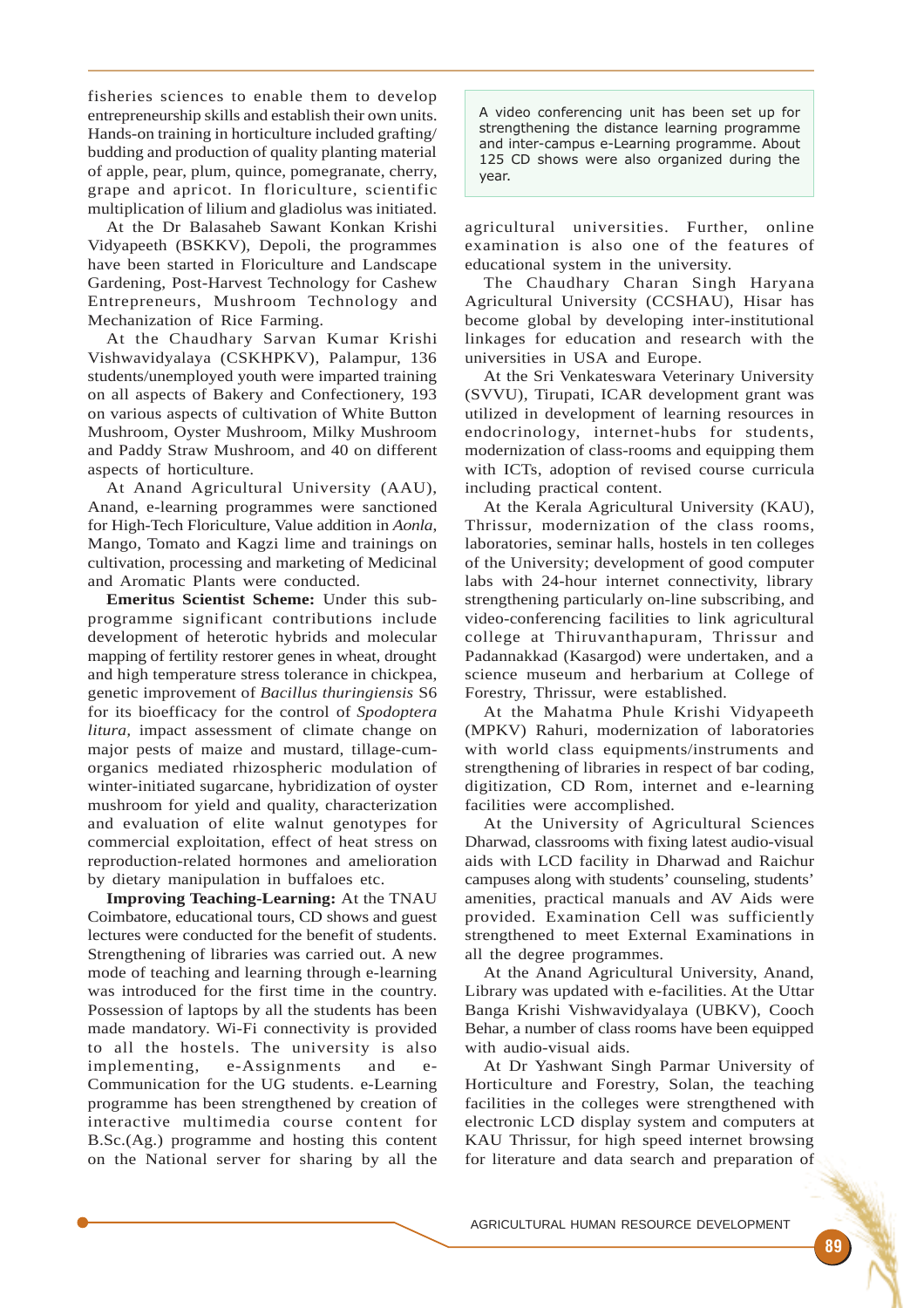

At YSPUHF, computer with LAN and LCD projection facilities were provided

reports, computer facility with LAN, and the LCD projection facilities for handling hands-on training classes on computer based learning, were developed.

**Rural Work Experience:** At *GBPUAT, Pantnagar,* with the ICAR grant, hands- on-training units for training of undergraduate students in horticultural crops and value-addition and marketing of soybean products were established.

At Chaudhary Sarvan Kumar Krishi Vishwavidyalaya (CSKHPKV), Palampur, a total of 40 UG students (35 in College of Agriculture and 5 in College of Home Science) underwent RAWE/RHWE training programme.

**Text Book writing:** During the year, 14 proposals for textbook writing were approved. Bala Saheb Konkan Krishi Vishwavidyalaya, Dapoli published two text-books entitled "Cashew Processing and Export" and "Introduction to Agricultural Economics and Agribusiness Management" and YSPUHF, Solan, published a text book on "Agro-meteorology".

**Promoting Gender Equity:** Girls' hostels at Post Graduate Institute and constituent colleges of MPKV, Rahuri; One girls' hostel at UBKV, Cooch Behar; two girls' hostels at AAU, Anand; Girls' Hostel at Dapoli and Ratnagiri of BSKKV, Dapoli were completed; modernization and renovation of UG, PG and Girls' hostels at UAS, Dharwad and strengthening of facilities in the hostels of KAU, Thrissur was undertaken. Also, ladies' gymnasium was developed at Central Campus, Rahuri.

#### MANPOWER DEVELOPMENT

**All-India Entrance Examination for Admissions to UG:** For admissions up to 15% seats in 11 subjects of UG Programmes, 13<sup>th</sup> AllIndia Entrance Examinations including award of National Talent Scholarships (NTS) were conducted. In this, 21,463 candidates appeared and 1,687 were admitted in 45 Universities through counselling. In order to promote national integration, all those candidates, who took admission in an university outside their state of domicile, were awarded National Talent Scholarship (NTS) of Rs 1,000 per month.

**All-India Entrance Examination for Admissions to PG:** Admissions to 25% seats in PG programmes at 47 Universities and 100% seats in ICAR-DUs, were made through an All-India Entrance Examination. A total of 11,684 candidates appeared in the examination, out of which 1,875 were admitted.

**Junior Research Fellowships (JRFs):** There are about 475 Fellowships in 19 subject groups (90 subjects). The amount is Rs 8,640/month for non-veterinary and Rs 12,000/month for veterinary students. Besides, a contingency grant of Rs 6,000/ year is payable to all awardees.

**Internship Assistance:** To develop professional skills, internship assistance is provided to all the final year students of B.V.Sc. and A.H. programmes during their internship including defraying the travel expenses for to and fro journey to the place of internship.

**Merit-cum-Means Scholarship (MCM):** This scholarship is granted to students of economically weaker sections of the society to undertake UG studies in agriculture and allied science subjects. Maximum 7% students from one University are awarded the scholarship.

**All-India Entrance Examination for award of Senior Research Fellowship for Ph.D.:** ICAR SRF examination was held for awarding 202 fellowships in 13 major subject groups and 56 sub-subjects. The amount of fellowships has been enhanced which now stands at Rs 12,000/month for first and second years and Rs 14,000/month for third year for all disciplines other than Veterinary sciences; for the latter the amount is Rs 14,000/month for first and second years and Rs 15,000/month for the third year.

**Admissions of Foreign Students:** Candidates (229) came from Afghanistan, Bangladesh, Bhutan, Canada, Cambodia, Cote d'Ivoire, Egypt, Ethiopia, Fiji, Gambia, Iran, Iraq, Mozambique, Namibia, Nepal, Sanegalese, South Africa, Sudan, Sri Lanka, Syria, Tanzania, Vietnam and Yemen. Maximum candidates (49) came from Ethiopia.

#### PROMOTION OF EXCELLENCE AND HRD

**ICAR National Professor Scheme:** Major achievements of six national professors are as follows.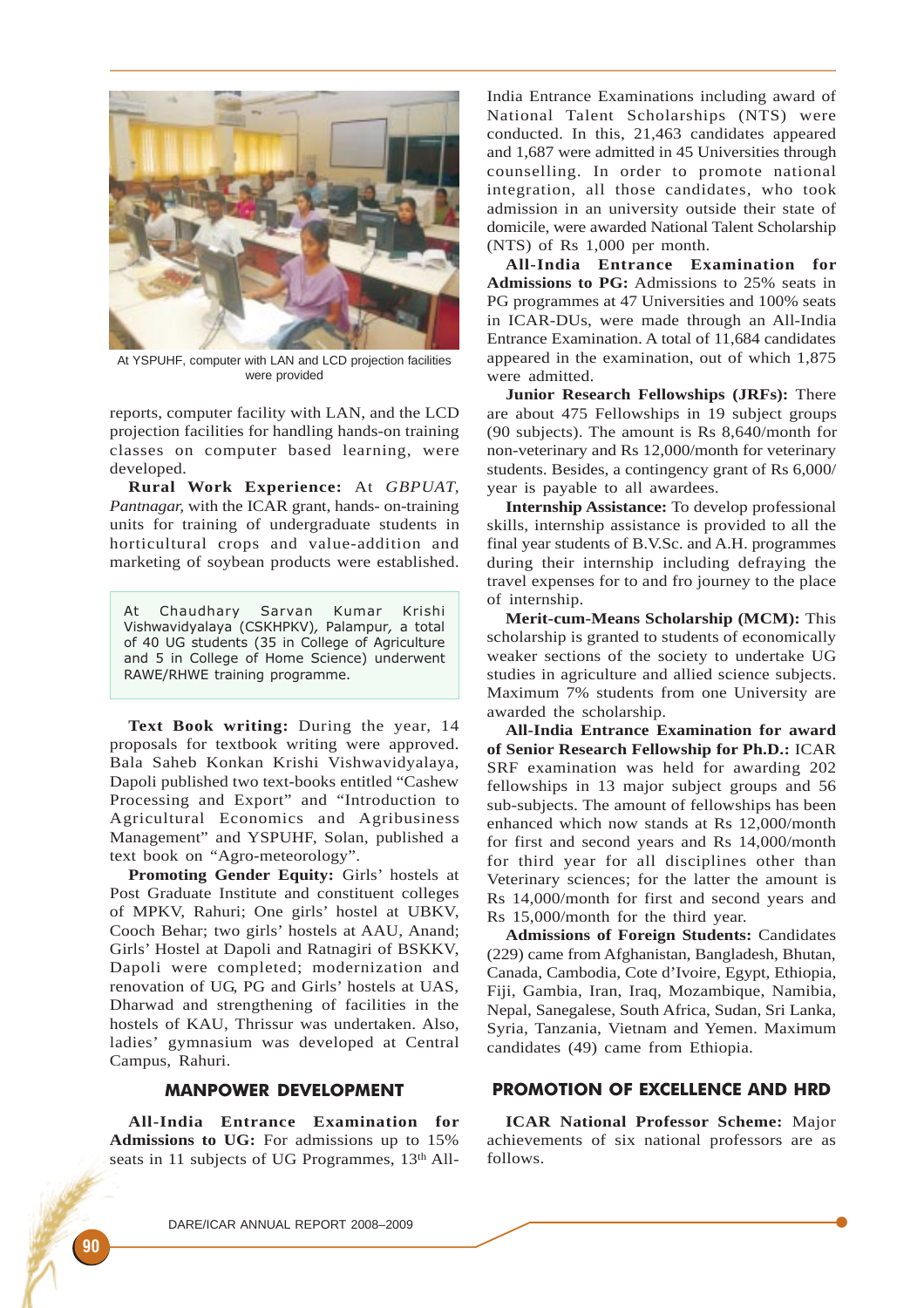● Development of 'Pant-ICAR Subsoiler-cum-Differential Rate Fertilizer Applicator' for subsoil structure modification and band placement of inorganic fertilizers at different depths up to 50 cm is a technological breakthrough. The machine is being patented. The subsoil applicator could enhance yield, conserve moisture and increase use-efficiency of nutrients particularly in sodic land as well as in rainfed farming in general. Other machines developed include Pant Zero-Till Ferti-Seed Drill and 'Pant-ICAR Deep Soil Volume Loosener-cum-Fertilizer Applicator', the latter is used extensively as 'Sugarcane Ratoon Manager' after harvesting of plant crop.

Real-time nitrogen management in rice was achieved by monitoring leaf colour that works very well in achieving high nitrogenuse-efficiency and yield. A criterion for assessing whether wheat crop needs additional application of fertilizer nitrogen at maximum tillering stage has been developed. A combination of prescriptive nitrogen management for rice followed by corrective N management using Green Seeker optical sensor was found to lead to high yields and improved nitrogen-use efficiency as compared to blanket fertilizer N recommendations.

- Studies on (i) Global Food Crisis: Causes, Severity and Outlook, (ii) Fertilizer Growth, Imbalances and Subsidies: Trends and Implications, (iii) WTO Agricultural Negotiations and Regional Cooperation, (iv) Prospects of Achieving Four per cent Growth in Agriculture, (v) Livestock Sector Composition and Factors Affecting its Growth and (vi) Progress and Potential of Horticulture in India have been completed.
- Developed column-wise coordinate exchange algorithms for generating balanced and nearly balanced two-level factors Super Saturated Designs (SSD) useful for economizing resources while screening large number of factors. A monograph on Hadamard Matrices has been published.

**ICAR National Fellow Scheme:** The areas of identified priority covered by National Fellows include, developing regional plans for managing poor quality irrigation waters, quantitative trait loci and marker assisted selection in indigenous breeds of cattle and buffaloes, development of Elisa-based immuno-diagnostics for classical swine fever, exploitation of metabolic diversity for isolation of genes involved in lipid biosynthesis, sustainability of watersheds in rainfed regions of peninsular India using GIS and remote sensing, senescence: mechanism in crops in relation to

abiotic stresses, sink strength and their interaction, molecular characterization of Indian maize landraces and allele mining for agronomically important traits, improvement of strain of *Chaetomium globosum*, a potential antagonist of fungal plant pathogens and developing molecular markers for its identification, textile articles through processing of wool with silk waste and cotton to create entrepreneurial skills in rural women, Genome analysis of indigenous breeds of cattle, buffalo and goats, study of gene interactions in developing *Drosophila* embryo, identification and quantification of phosphatase hydrolysable organic Phosphorus sources for plant nutrition and refinement of a non-destructive technique for phosphatase estimation, decontamination of pesticide residues from edible commodities, assessing soil quality key indicators for development of soil quality index using latest approaches under predominant management practices in rainfed agro-ecology, development of technology of seed production and culture of feather back, *Notoprerus chitala* and two medium carps*, Labeo gonious and* L*. fimbriatus* for diversification of freshwater aquaculture, and efficient design of experiments for quality agricultural research. Some of the salient achievements are the following:

● A method for Farnesene, which induces repellency to aphids, in mustard (*Brassica Juncea*) by GC/MS/MS was developed.

A set of 43 accessions, including some unique maize landraces collected from the North-Eastern Himalayan region were deposited in NBPGR (IC 565865 to IC 565907). A set of 133 accessions from NEH and other regions in India were characterized at phenotypic and molecular levels.

- **Genetic polymorphisms** was studied on leptin, DGAT (DGAT1, DGAT2 and MOGAT2) and butyrophilin candidate genes in Murrah, Surti and Bhadawari buffaloes revealing polymorphism, SNPs, allelic variants sequences' identification, taxonomic relations etc. Information has been generated to identify genetic polymorphism in alleles of milk and fat genes.
- Eight micro-watersheds were surveyed and evaluated for sustainability aspects. For evaluating *Livelihood Security, economic viability, agricultural productivity and social acceptability,* the most critical indicators were identified.
- Developed an *in situ* resin-bag-technique to measure relative efficiencies of P in different crops under arid agro-ecosystem where P mineralization rates are exceptionally low.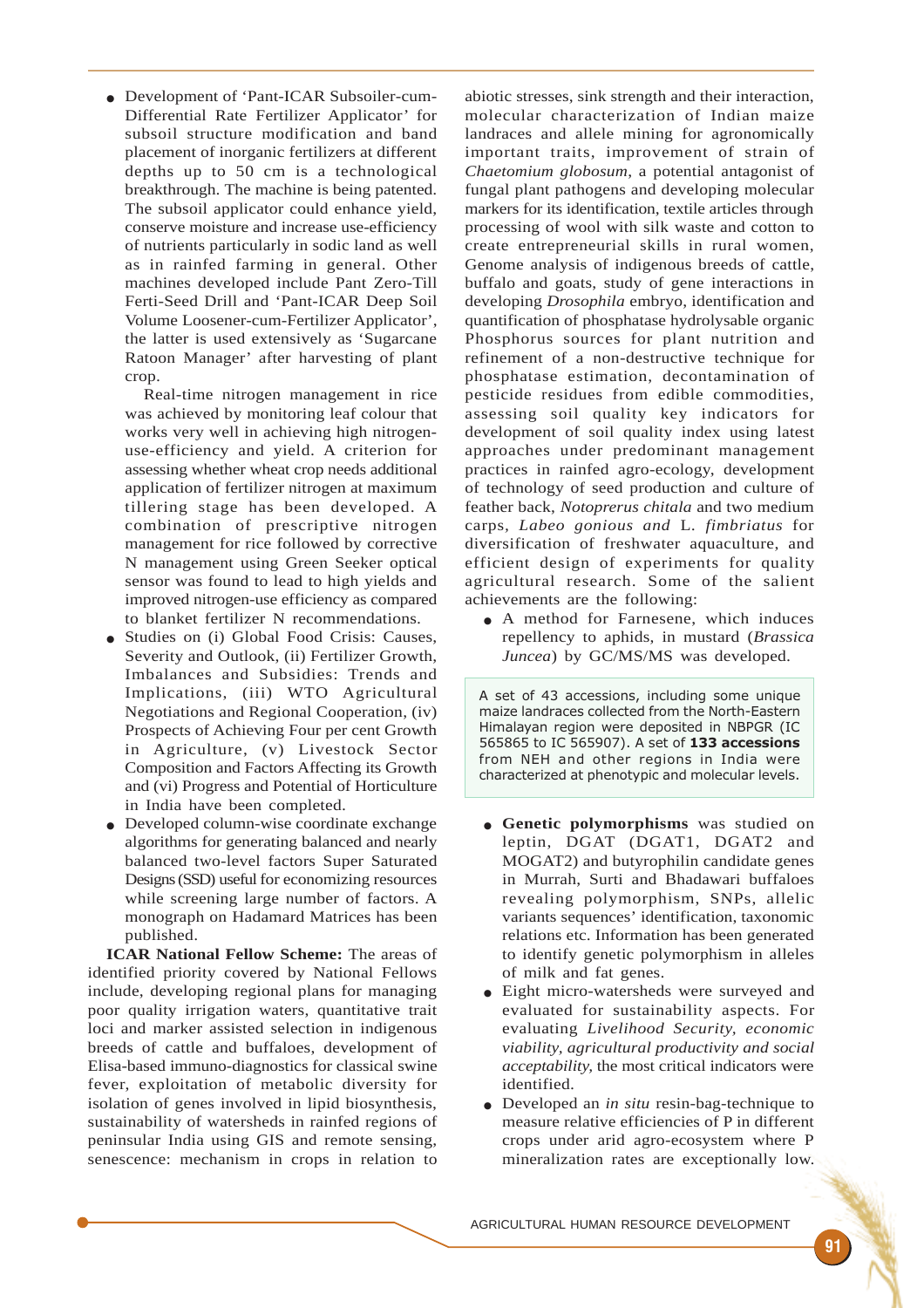Strongly basic anion exchange resin in chloride form was found best under arid conditions. The amount of saponin accumulated in safed musli tubers (*Chlorophytum borivilianum*) was found to increase with growth. Mycorrhizal inoculated plants resulted up to 25 fold improvement in saponin content at 45 days growth stage and up to four fold improvement at crop harvest. There is a possibility to increase saponin content of safed musli by mycorrhizal fungi. Phytase  $(\text{IP}_6)$  degradation studied in cowpea, horsegram, mothbean, mung-bean, soybean and pearl millet seeds demonstrated that solubility of minerals was higher in soaking and germination than in boiling.

- Design Resources Server was developed to disseminate research in design of experiments among experimenters in agricultural and allied sciences and industry in planning and designing experiments.
- A genomic sequence encoding complete gene of lysophosphatidic acid acyl transferase gene of 1288 base pair was PCR amplified cloned and characterized from *Brassica juncea*. It is designated as BJLPAATG. A cDNA sequence of *LPAAT* gene was isolated, cloned and characterized from *B.juncea*.
- Studies on *in vitro* heat tolerance of antioxidant defense enzymes from leaf and inflorescence revealed differential sensitivity of the enzymes. It was observed that there was a faster rate of senescence under heatstress environment (HSE) than non-stress environment (NSE) in Hindi62 (heat tolerant) and PBW343 (heat susceptible) wheat, which were allowed to suffer maximum heat stress under late sown conditions. Heat tolerant Hindi62 exhibited a slower rate of senescence than heat susceptible PBW343 during HSE. Presence of multiple and heat stable isoforms of antioxidant defense enzymes in the leaves and inflorescence of *C. album* may help to ameliorate oxidative stress due to high temperature stress induced senescence.

## QUALITY ASSURANCE AND REFORMS

**Accreditation:** The Board in its IX meeting that was held on 29 July 2008 granted accreditation to the additional eight State Agricultural Universities (SAUs)/Deemed-to-be Universities (DUs) and their programmes. Accreditation to two ICAR-DUs (IARI New Delhi and NDRI Karnal) and four SAUs (OUAT Bhubaneswar, MAU Parbhani, PDKV Akola and MPKV Rahuri) was granted for five years and it was for one year to the CSAU&T Kanpur and for two years to the RAU Bikaner. Accreditation of the five SAUs, DUs, namely ANGRAU Hyderabad, CCSHAU Hisar, TNAU Coimbatore, TANUVAS Chennai and CIFE Mumbai has been extended for five years from the date of expiry of their earlier accreditation. The accreditation pertains to specific colleges and programmes and has been granted with suggestions on which the Universities should complete action and submit the report to the Council on annual basis. Also, a one day workshop was organized on September 20, 2008 at Sardarkrushinagar Dantiwada Agricultural University, Sardarkrushinagar to sensitize the senior officers of the four state agricultural universities of Gujarat about the accreditation process. Accreditation of some other agricultural universities of the country is in process.

**Revision of ICAR Model Act for Agricultural Universities:** For enhancing the uniformity of structure, governance and efficiency of the agricultural universities in the context of emerging challenges, the ICAR revised Model Act for Agricultural Universities in India through a Committee. In the revised Model Act, the provisions of all chapters including definitions, territorial jurisdiction, admissions to the universities, powers and functions of the university, its councils/bodies and officers have been rationalized; composition of the Board of Management modified; in the three member Search Committee for Vice Chancellor, one nominee of the Government included replacing Chairman, UGC or his nominee. Similarly, Academic, Research

| New AUs Accreditated                                                                                                                                                                                                                                                                      |                                                                                                                                                                                                     |  |
|-------------------------------------------------------------------------------------------------------------------------------------------------------------------------------------------------------------------------------------------------------------------------------------------|-----------------------------------------------------------------------------------------------------------------------------------------------------------------------------------------------------|--|
| National Dairy Research Institute (NDRI), Karnal                                                                                                                                                                                                                                          | Granted accreditation for five years                                                                                                                                                                |  |
| Indian Agricultural Research Institute (IARI), New Delhi<br>Chandra Shekhar Azad University of Agriculture & Technology<br>(CSAUA&T), Kanpur                                                                                                                                              | Granted accreditation for five years<br>Granted accreditation for one year                                                                                                                          |  |
| Orissa University of Agriculture and Technology (OUAT), Bhubaneshwar<br>Rajasthan Agricultural University (RAU), Bikaner<br>Marathwada Agricultural University (MAU), Parbhani<br>Dr. Panjabrao Deshmukh Krishi Vidyapeeth (PDKV), Akola<br>Mahatma Phule Krishi Vidyapith (MPKV), Rahuri | Granted accreditation for five years<br>Granted accreditation for two years<br>Granted accreditation for five years<br>Granted accreditation for five years<br>Granted accreditation for five years |  |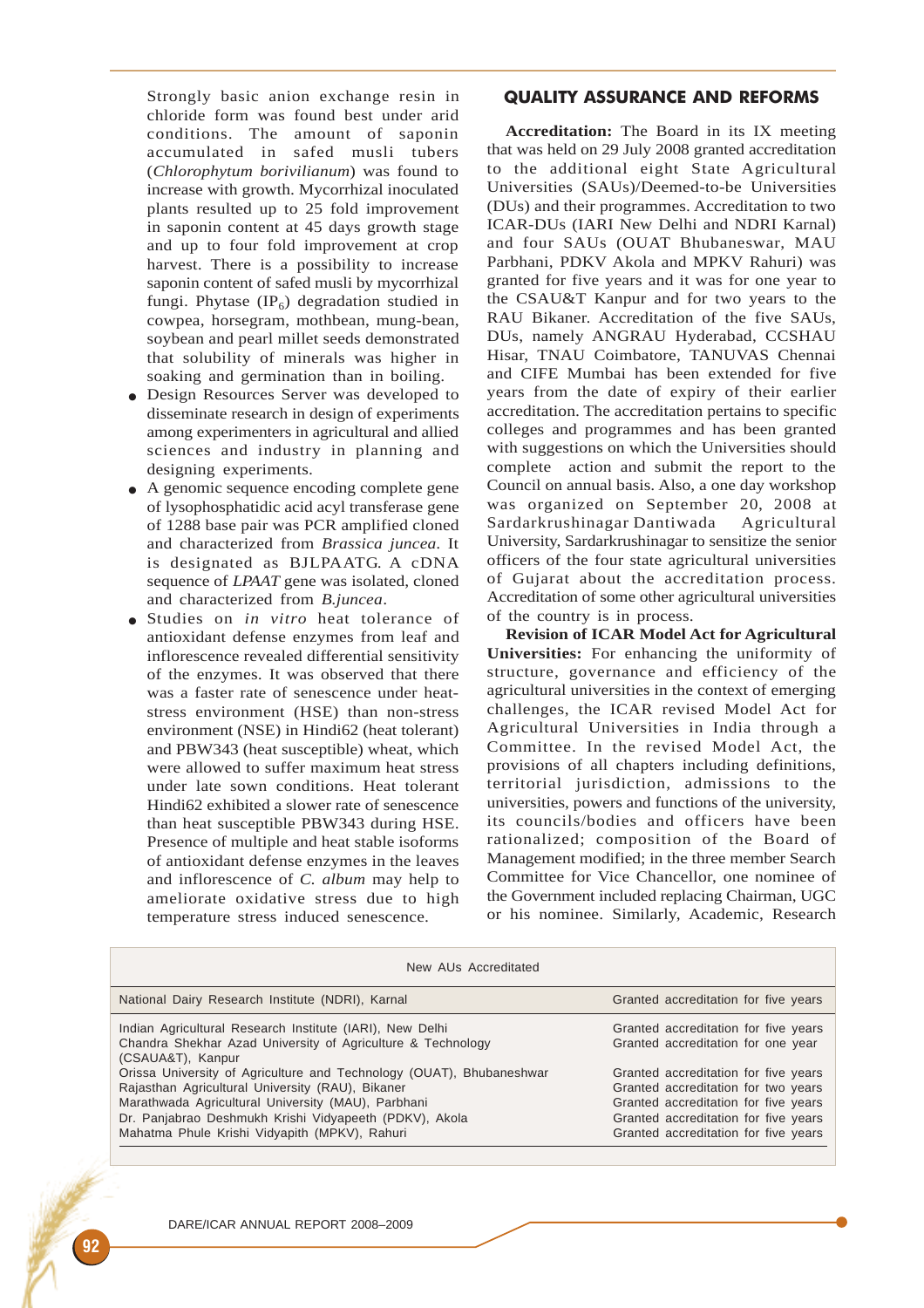and Extension Councils have been modified and the Registrar and Comptroller included as permanent invitee; integration of education, research and extension emphasized and the composition and objectives of State Coordination Committee/ Council for higher Agricultural Education in the States having more than one AU have been redefined.

**Restructuring Post-graduate Course Curricula and Syllabi:** In the Meetings of the National Core Group, Broad Subject Matter Area Committees (BSMACs), separately as well as together, and the workshops of the BSMACs with all stakeholders including the private sector and industry, the extensive discussions were held, and the common academic regulations and the curricula and syllabi for different M.Sc. and Ph.D. programmes were revised/developed for improving standards, quality and relevance of education.

**Modernization of Agricultural Universities Farms:** It is a new activity to provide a one-time grant to all the State Agricultural Universities and Central Universities with Agriculture Faculty for renovation and modernization of farm infrastructure and facilities. Revitalization/modernization of the laboratories and infrastructure of AU farms will enhance their capacity for undertaking globally competitive research and education activities.

# INDO-US AGRICULTURAL KNOWLEDGE INITIATIVE (AKI)

The Sixth Meeting of Indo-US AKI Board was held in New Delhi on 15-16 April, 2008 in which the progress was reviewed and joint deliverables identified.

Fifteen scientists of NARS were selected for training in USA during 2008-09 under the Indo-US Borlaug Fellowship Programme and a joint workshop on sanitary and phyto-sanitary (SPS) Regulation was organized in New Delhi. Salient achievements of the ongoing projects are as follows.

**Pigeonpea Genomics Initiative:** More than 16,000 Expressed Sequence Taggs (ESTs) developed, mapping population are being screened for DNA polymorphism, and about 80,000 BACend sequences have been generated.

**Teaching and Learning Excellence: A Capacity Building Model:** Eleven scientists/faculty members from four AUs/Institute had an exposure in students centered teaching – learning practices, leadership development, career counseling including internships, and managing and institutionalizing transformational change to achieve professional excellence, at the Ohio State University, USA. One day workshops have been organized at Kanpur, Bhubaneswar and Ludhiana.

**Water Harvesting for Ground Water Recharge**

**and Bio-drainage for Salinity Control:** Distance learning classrooms were established at UAS Bangalore, PAU Ludhiana and GBPUA&T Pant Nagar. Using this facility, a course each on Landscape Hydrology and Water Quality and Water Resource Economics were taught at PAU Ludhiana both by the US and Indian Faculty. Two US students completed three months training at CSSRI, Karnal.

**Sustainable Water Resources Management:** A detailed wetland construction, monitoring and implementation site plan for Mewat (Haryana) for remediation of poor quality surface water was prepared. Baseline soil survey and preparation of thematic maps of land use, geomorphology, soil and cropping pattern for the micro- watershed at Birmi, Ludhiana (Punjab) and Wargal, Medak (Andhra Pradesh) were carried out.



Students from USA at CSSRI, Karnal

**Information and Communication Technologies for Efficient Water Management: US-India Collaborating Extension / Outreach and Distance Education:** Finalized 39 Reusable Learning Objects (RLOs) on Water Management on different aspects like Drip Irrigation, rainwater harvesting, water quality, remediation of salt affected soils, water balance, irrigation scheduling, soil moisture measurement, watershed management etc. The RLO's have been posted on the "EcoLearnIT website" of the University of Florida, Gainesville. A website: http://www.gsgk.org.in in Hindi has been developed.

**On farm water management for Rainfed Agriculture on Benchmark watersheds in diverse eco regions of India:** Detailed benchmark survey on physio-chemical properties of soil, socioeconomic, present agricultural practices, constraints (bio-physical) and socio- economic aspects completed in two watersheds in village – Bandha, Jabalpur and one in Kandi, Punjab and the Water User groups were formed.

Five new joint projects were initiated (i) Capacity building for Libarary professionals;